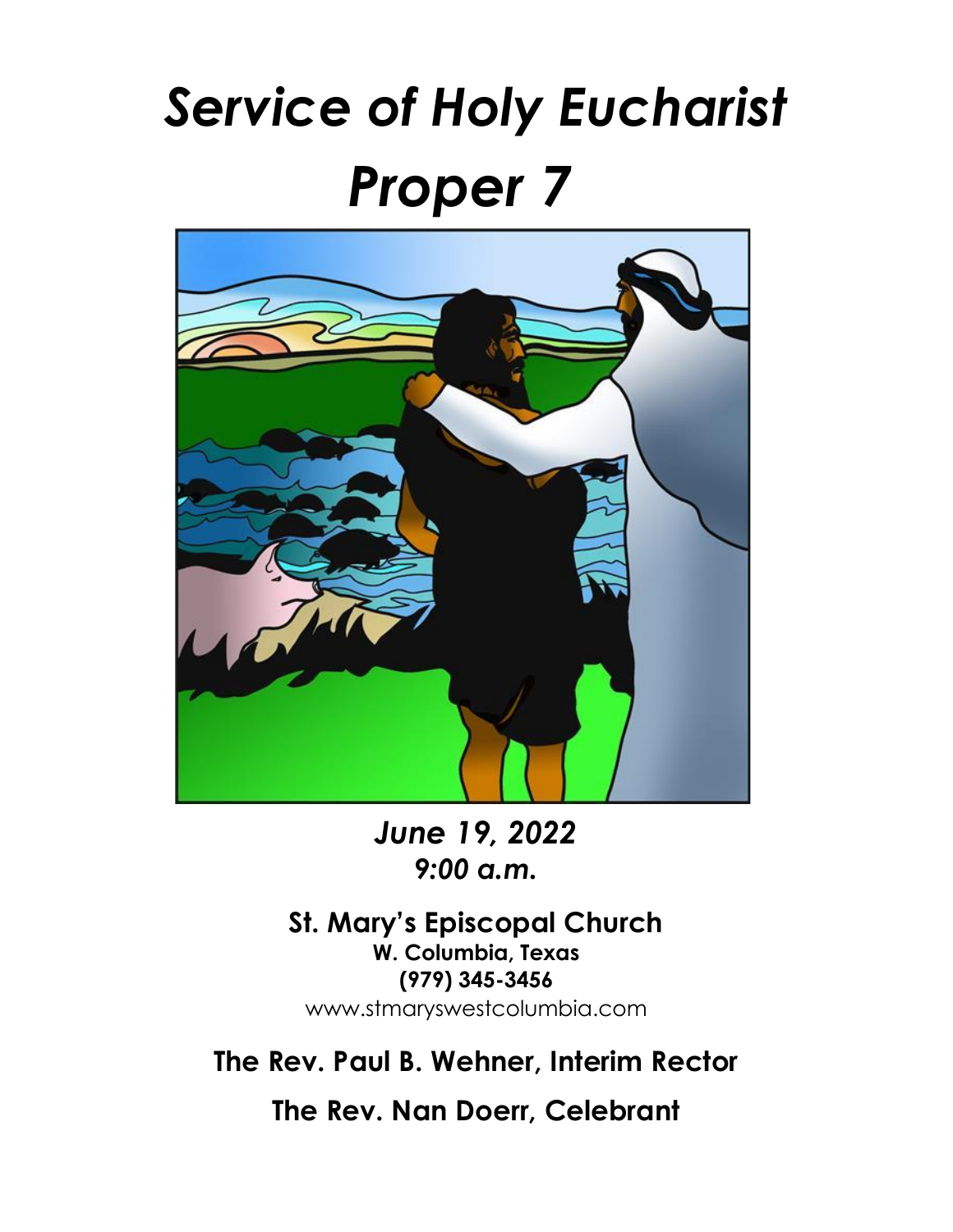*We welcome all friends and visitors to worship with us this morning. St. Mary's is "The Mustard Seed Church," where out of a small number, great things will grow for the glory of God.*

 *If you would like to receive more information about life within our community, please fill out a Visitor's Card in the pew rack in front of you so that we may get in touch with you this week. You can hand the card to the priest or usher as you leave or leave it in your pew.*

# *Ministers of the Service*

| Celebrant/Preacher    | The Rev. Nan Doerr                           |
|-----------------------|----------------------------------------------|
| <b>Chalice Bearer</b> | <b>Gwynne Olson</b>                          |
| Lector                | <b>Wendy Hankins</b>                         |
| Prayers of the People | <b>Wendy Hankins</b>                         |
| <b>Music</b>          | <b>Grace Culbreath</b>                       |
| Crucifer              | <b>Kendy Hankins</b>                         |
| Usher                 | Marvin Miller, Jackie Walker,<br>Jay Wiggins |
| <b>Altar Guild</b>    | Theata Miller, Jackie Walker                 |

**Rev. Paul Wehner is our Interim Rector during the current transition time. He will be in the church office on Tuesdays from 8:30 – 5:00, or can meet at other times by appointment. Please do not hesitate to drop in or to call and schedule a time to meet and talk or pray with Fr. Paul. Call the church office or his cell phone: 409-766-0088.**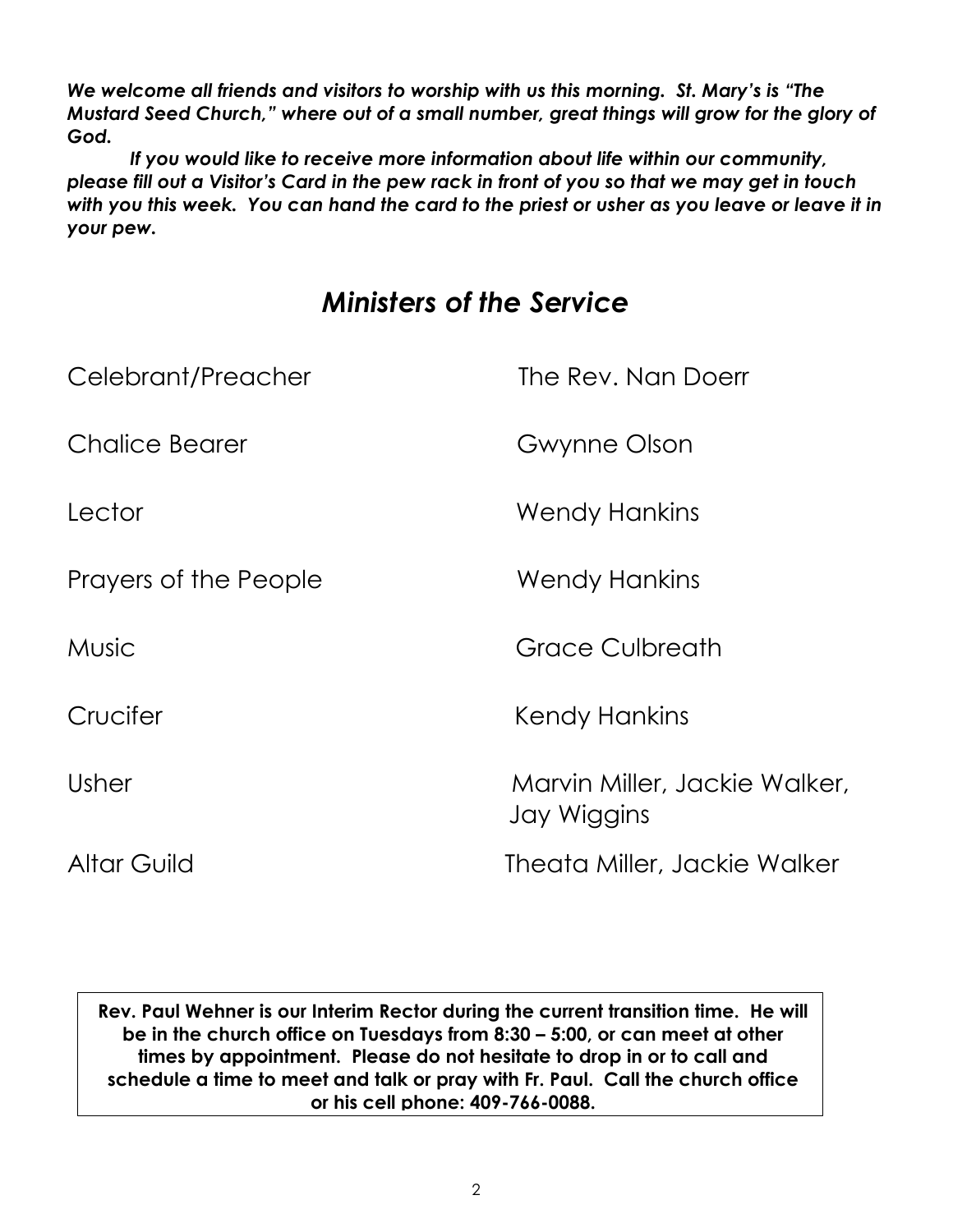# **Holy Eucharist - Rite II**

#### Prelude **Prelude Grace Culbreath, Organ**

**The Word of God BCP, p. 355** 

**Processional Hymn** *All hail the power of Jesus' Name!* **<b>Hymn #450** 



on this terrestrial ball, to him all majesty ascribe,

and crown him Lord of all!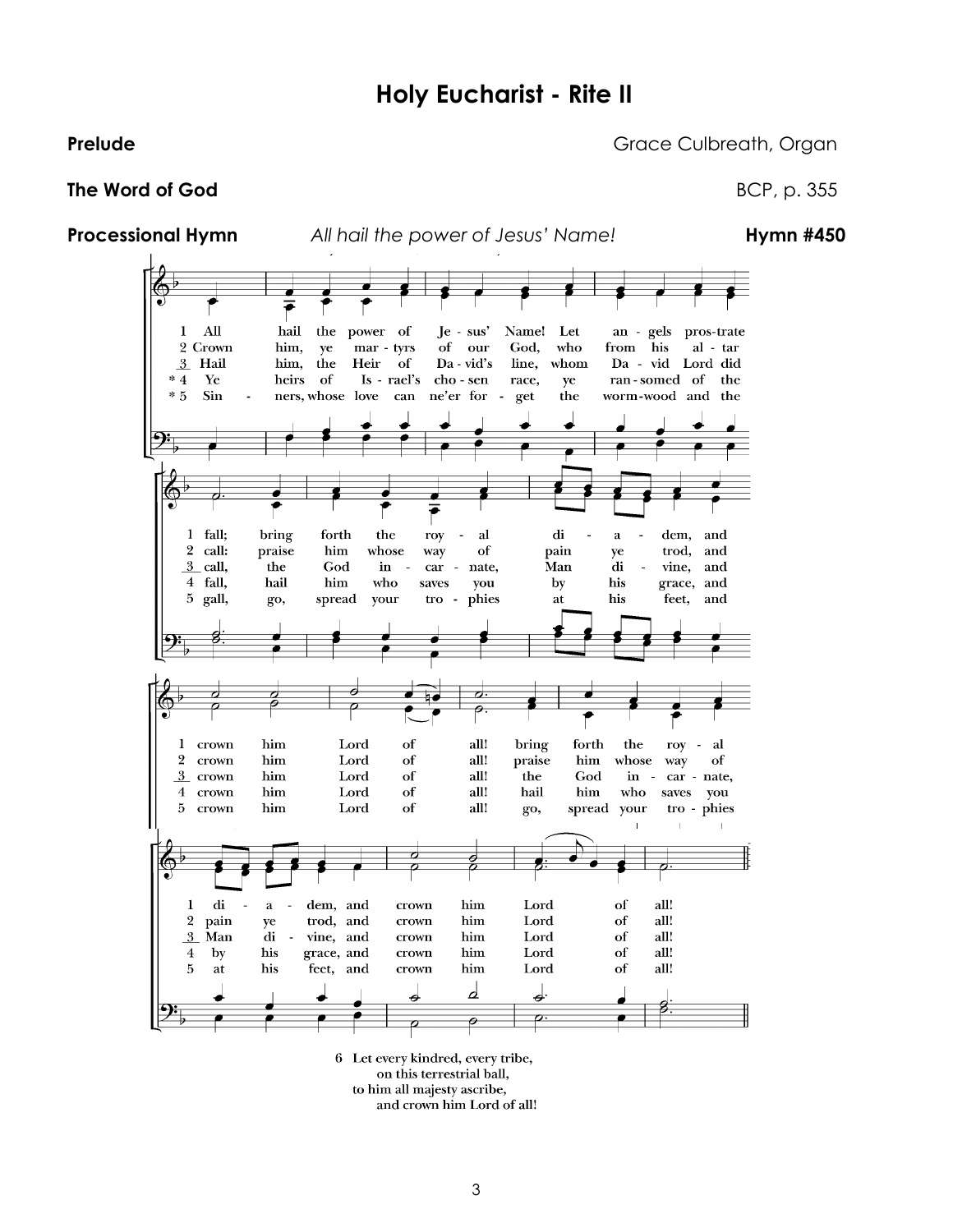#### *The people standing, the Celebrant says*

Blessed be God: Father, Son, and Holy Spirit.

#### *People* **And blessed be his kingdom, now and for ever. Amen.**

#### *The Celebrant continues*

Almighty God, to you all hearts are open, all desires known, and from you no secrets are hid: Cleanse the thoughts of our hearts by the inspiration of your Holy Spirit, that we may perfectly love you, and worthily magnify your holy Name; through Christ our Lord. **Amen.**

| <b>Song of Praise</b> | THE GLORIA                                                                                                                                                                                                                                                                                                                                                                                                                                               | <b>Hymn #S-280</b> |
|-----------------------|----------------------------------------------------------------------------------------------------------------------------------------------------------------------------------------------------------------------------------------------------------------------------------------------------------------------------------------------------------------------------------------------------------------------------------------------------------|--------------------|
|                       | Glory to God in the highest, and peace to his people on earth.<br>Lord God, heavenly King, almighty God and Father,<br>we worship you, we give you thanks, we praise you for your glory.<br>Lord Jesus Christ, only Son of the Father, Lord God, Lamb of God,<br>you take away the sin of the world: have mercy on us;<br>you are seated at the right hand of the Father: receive our prayer.<br>For you alone are the Holy One, you alone are the Lord, |                    |
|                       | you alone are the Most High, Jesus Christ, with the Holy Spirit,<br>in the glory of God the Father. Amen.                                                                                                                                                                                                                                                                                                                                                |                    |

#### **The Collect of the Day** *(standing)*

*Celebrant* The Lord be with you. *People* **And also with you.** *Celebrant* Let us pray.

O Lord, make us have perpetual love and reverence for your holy Name, for you never fail to help and govern those whom you have set upon the sure foundation of your lovingkindness; through Jesus Christ our Lord, who lives and reigns with you and the Holy Spirit, one God, for ever and ever. *Amen***.**

#### **The Lessons**

Our First Reading is from 1 Kings 19:1-15a

Ahab told Jezebel all that Elijah had done, and how he had killed all the prophets with the sword. Then Jezebel sent a messenger to Elijah, saying, "So may the gods do to me, and more also, if I do not make your life like the life of one of them by this time tomorrow." Then he was afraid; he got up and fled for his life, and came to Beer-sheba, which belongs to Judah; he left his servant there. But he himself went a day's journey into the wilderness, and came and sat down under a solitary broom tree. He asked that he might die: "It is enough; now, O Lord, take away my life, for I am no better than my ancestors." Then he lay down under the broom tree and fell asleep. Suddenly an angel touched him and said to him, "Get up and eat." He looked, and there at his head was a cake baked on hot stones, and a jar of water. He ate and drank, and lay down again. The angel of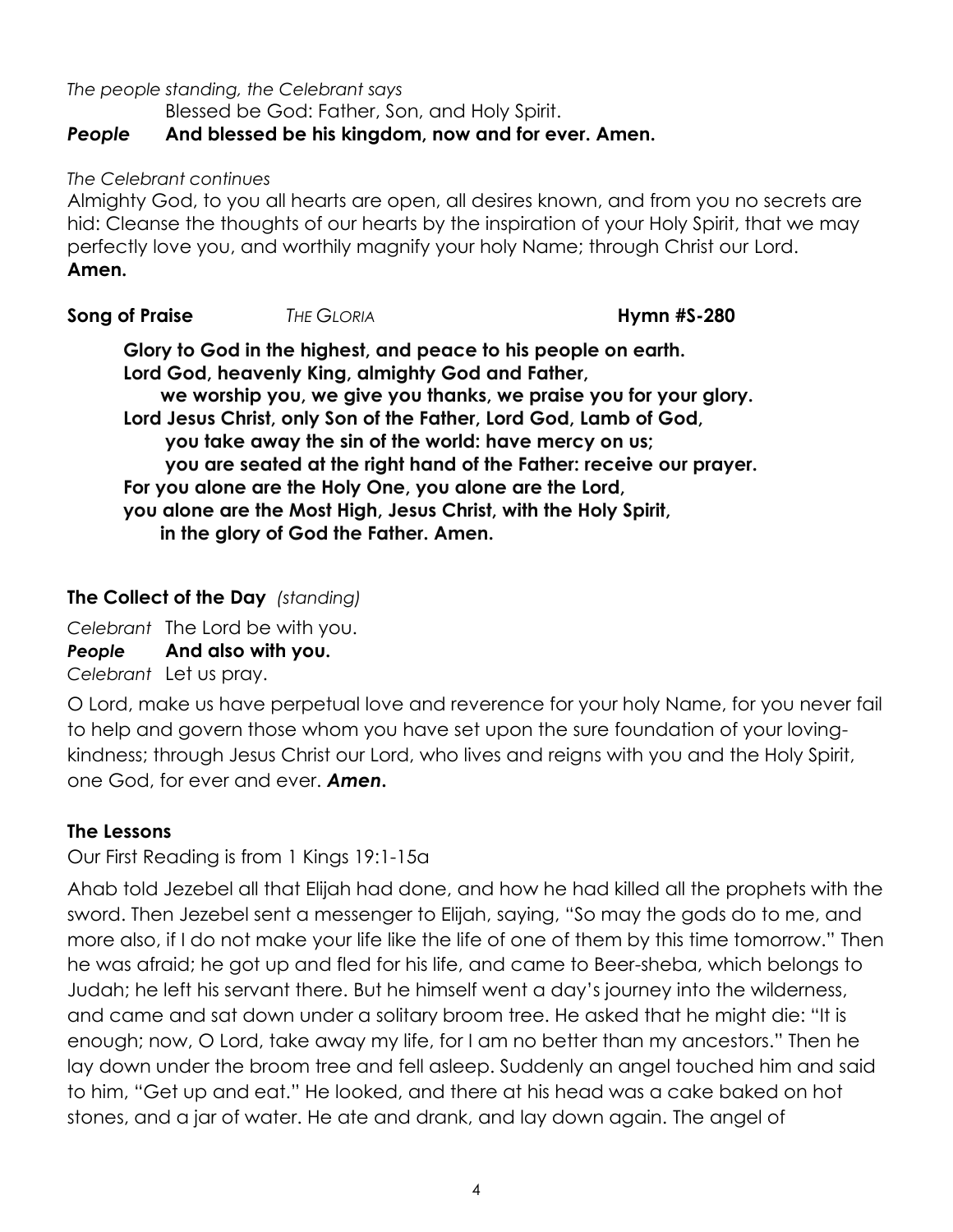the Lord came a second time, touched him, and said, "Get up and eat, otherwise the journey will be too much for you." He got up, and ate and drank; then he went in the strength of that food forty days and forty nights to Horeb the mount of God. At that place he came to a cave, and spent the night there. Then the word of the Lord came to him, saying, "What are you doing here, Elijah?" He answered, "I have been very zealous for the Lord, the God of hosts; for the Israelites have forsaken your covenant, thrown down your altars, and killed your prophets with the sword. I alone am left, and they are seeking my life, to take it away." He said, "Go out and stand on the mountain before the Lord, for the Lord is about to pass by." Now there was a great wind, so strong that it was splitting mountains and breaking rocks in pieces before the Lord, but the Lord was not in the wind; and after the wind an earthquake, but the Lord was not in the earthquake; and after the earthquake a fire, but the Lord was not in the fire; and after the fire a sound of sheer silence. When Elijah heard it, he wrapped his face in his mantle and went out and stood at the entrance of the cave. Then there came a voice to him that said, "What are you doing here, Elijah?" He answered, "I have been very zealous for the Lord, the God of hosts; for the Israelites have forsaken your covenant, thrown down your altars, and killed your prophets with the sword. I alone am left, and they are seeking my life, to take it away." Then the Lord said to him, "Go, return on your way to the wilderness of Damascus."

*Reader* The Word of the Lord.

*People* **Thanks be to God.**

## **Psalm 42**

- 1 As a deer longs for flowing streams,\* so my soul longs for you, O God.
- **2 My soul thirsts for God, for the living God.\* When shall I come and behold the face of God?**
- 3 My tears have been my food day and night,\* while people say to me continually, "Where is your God?"
- **4 These things I remember, as I pour out my soul:\* how I went with the throng, and led them in procession to the house of God,**
- 5 With glad shouts and songs of thanksgiving,\* a multitude keeping festival.
- **6 Why are you cast down, O my soul,\* and why are you disquieted within me?**
- 7 Hope in God;\* for I shall again praise him, my help and my God.
- **8 My soul is cast down within me;\* therefore I remember you from the land of Jordan and of Hermon, from Mount Mizar.**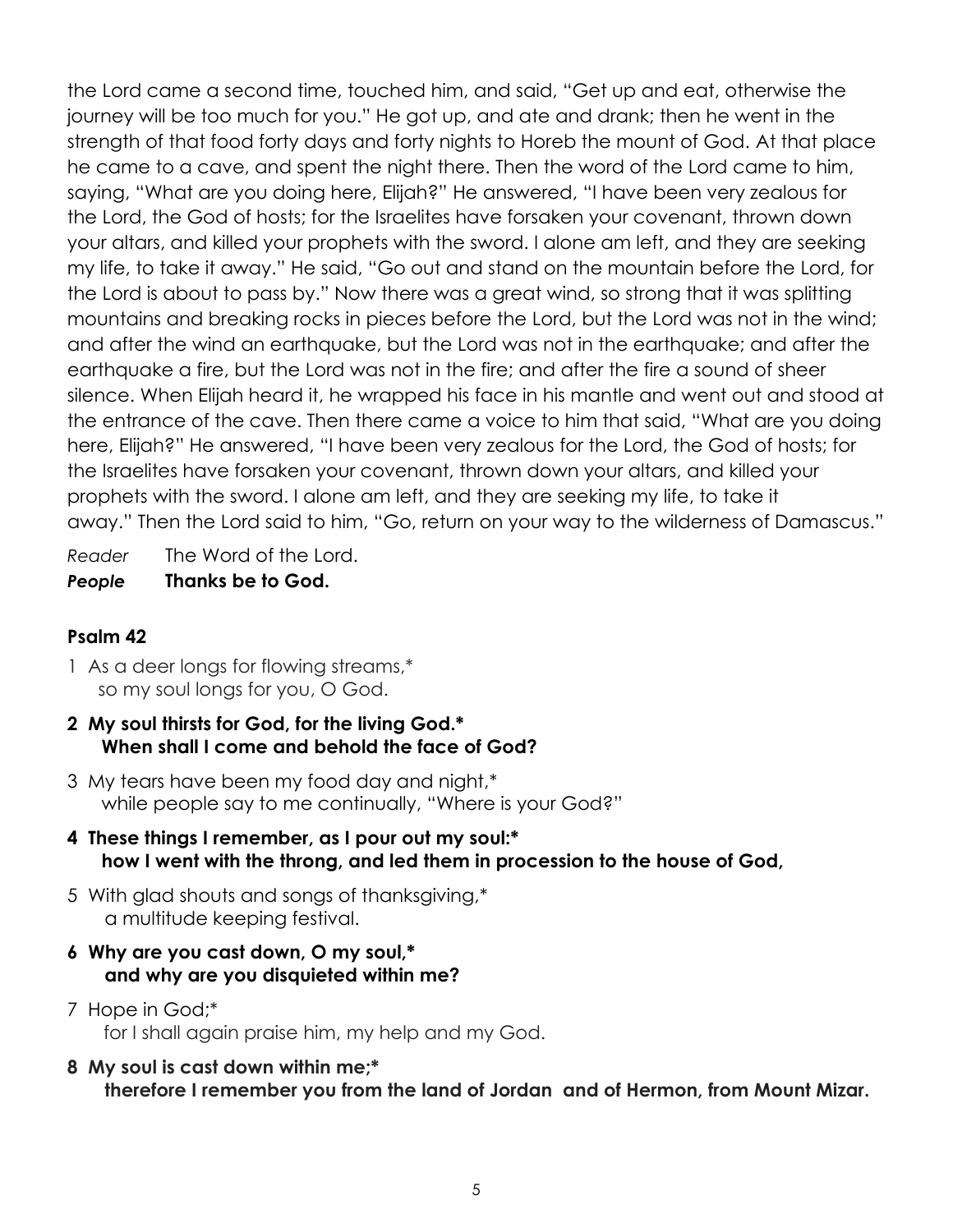- 9 Deep calls to deep at the thunder of your cataracts;\* all your waves and your billows have gone over me.
- **10 By day the Lord commands his steadfast love,\* and at night his song is with me, a prayer to the God of my life.**
- 11 I say to God, my rock, "Why have you forgotten me?\* Why must I walk about mournfully because the enemy oppresses me?"
- **12 As with a deadly wound in my body,\* my adversaries taunt me,**
- 13 While they say to me continually,\* "Where is your God?"
- **14 Why are you cast down, O my soul,\* and why are you disquieted within me?**
- 15 Hope in God;\* for I shall again praise him, my help and my God.

Our Second Reading is from the Letter of Paul to the Galatians 3:23-29 Now before faith came, we were imprisoned and guarded under the law until faith would be revealed. Therefore the law was our disciplinarian until Christ came, so that we might be justified by faith. But now that faith has come, we are no longer subject to a disciplinarian, for in Christ Jesus you are all children of God through faith. As many of you as were baptized into Christ have clothed yourselves with Christ. <sup>28</sup>There is no longer Jew or Greek, there is no longer slave or free, there is no longer male and female; for all of you are one in Christ Jesus. <sup>29</sup>And if you belong to Christ, then you are Abraham's offspring, heirs according to the promise.

*Reader* The Word of the Lord.

*People* **Thanks be to God.**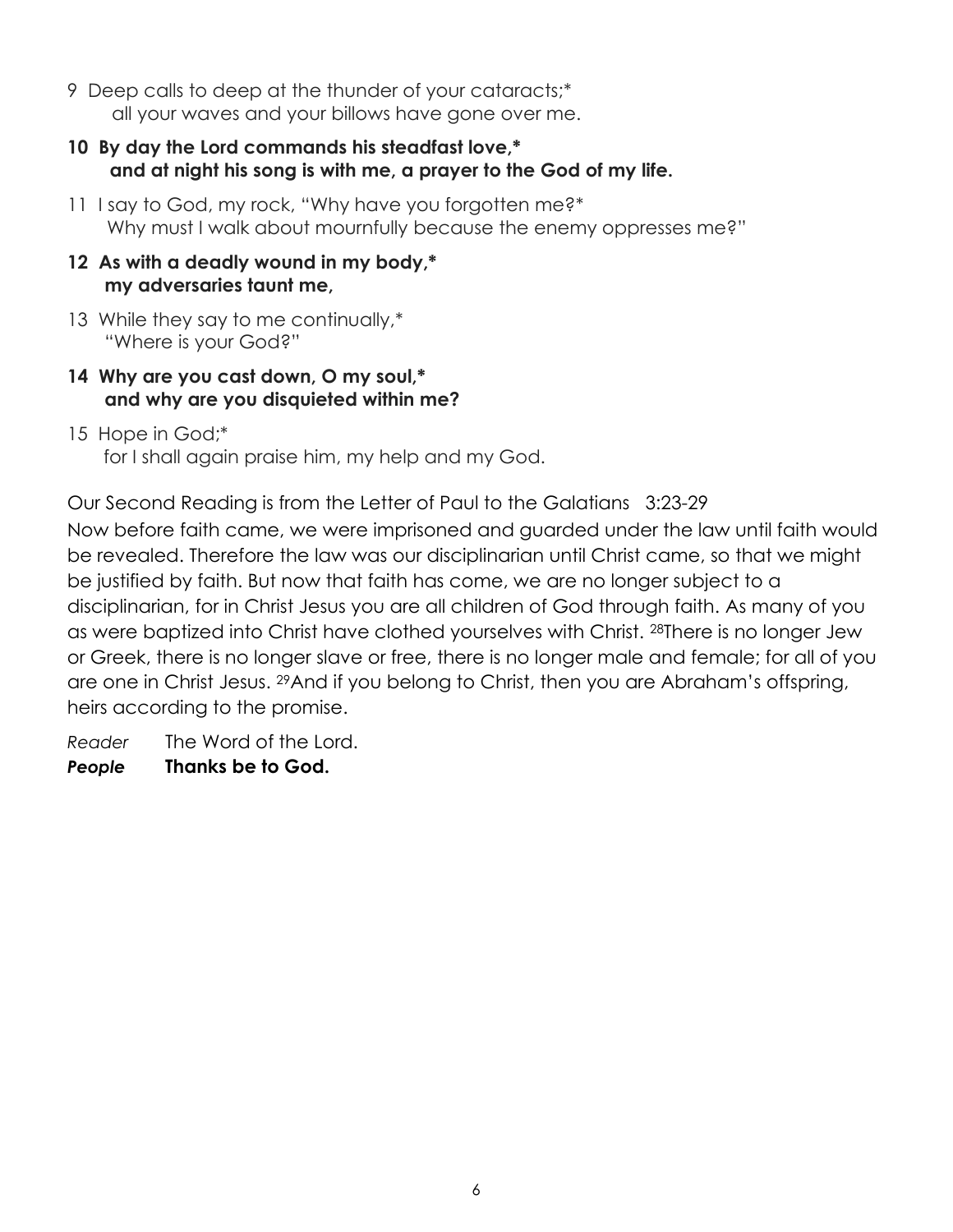**Gospel Hymn** *In Christ there is no East or West* **<b>Hymn #529** 



*Gospeler* The Holy Gospel of our Lord Jesus Christ according to St. Luke (8:26-39) *People* **Glory to you, Lord Christ.**



Jesus and his disciples arrived at the country of the Gerasenes, which is opposite Galilee. As he stepped out on land, a man of the city who had demons met him. For a long time he had worn no clothes, and he did not live in a house but in the tombs. When he saw Jesus, he fell down before

him and shouted at the top of his voice, "What have you to do with me, Jesus, Son of the Most High God? I beg you, do not torment me"—for Jesus had commanded the unclean spirit to come out of the man. For many times it had seized him; he was kept under guard and bound with chains and shackles, but he would break the bonds and be driven by the demon into the wilds. Jesus then asked him, "What is your name?" He said, "Legion"; for many demons had entered him. They begged him not to order them to go back into the abyss. Now there on the hillside a large herd of swine was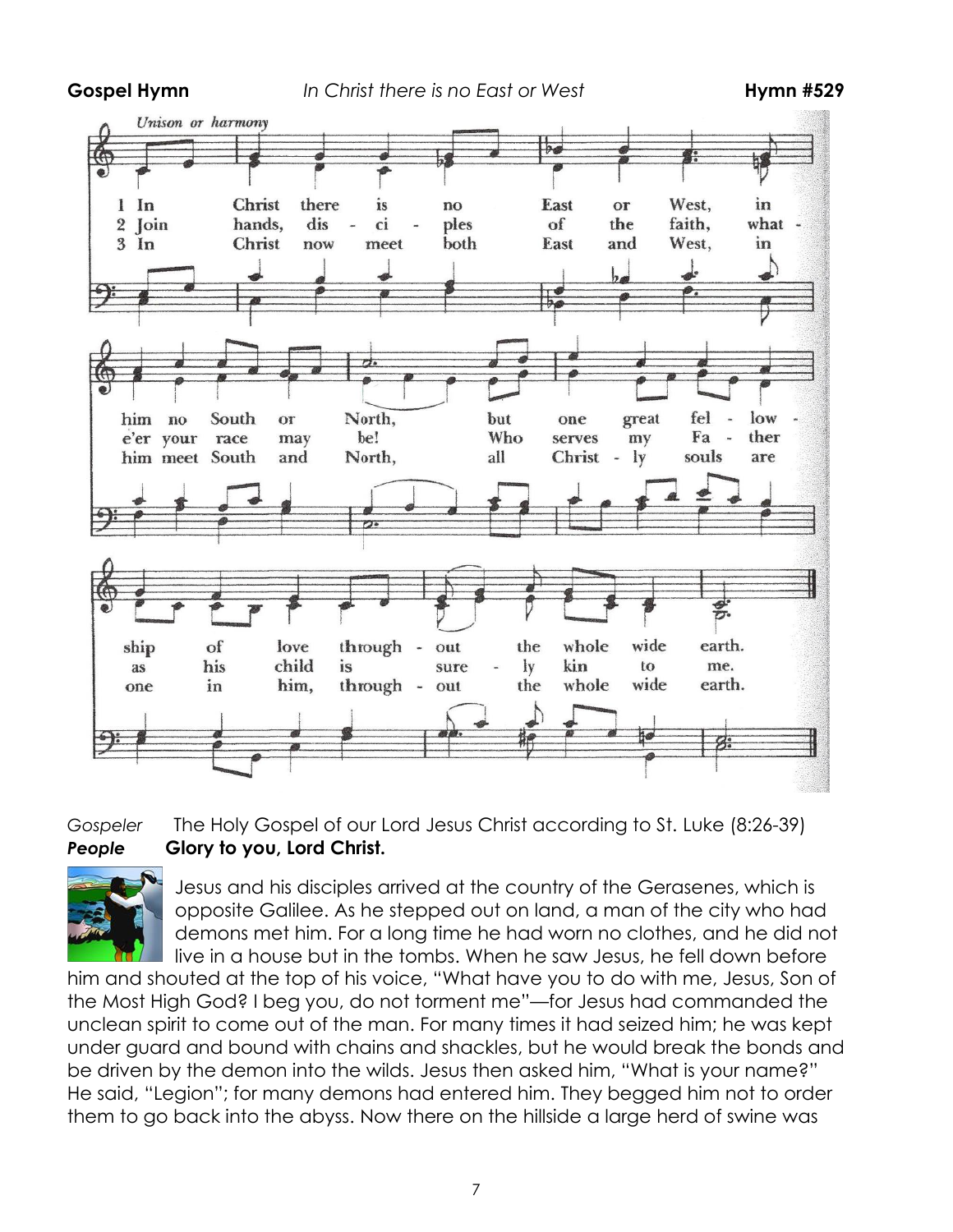feeding; and the demons begged Jesus to let them enter these. So he gave them permission. Then the demons came out of the man and entered the swine, and the herd rushed down the steep bank into the lake and was drowned. When the swineherds saw what had happened, they ran off and told it in the city and in the country. Then people came out to see what had happened, and when they came to Jesus, they found the man from whom the demons had gone sitting at the feet of Jesus, clothed and in his right mind. And they were afraid. Those who had seen it told them how the one who had been possessed by demons had been healed. Then all the people of the surrounding country of the Gerasenes asked Jesus to leave them; for they were seized with great fear. So he got into the boat and returned. The man from whom the demons had gone begged that he might be with him; but Jesus sent him away, saying, "Return to your home, and declare how much God has done for you." So he went away, proclaiming throughout the city how much Jesus had done for him.

#### *After the Gospel, the Reader says*

The Gospel of the Lord. *People* **Praise to you, Lord Christ.**

**The Sermon** The Rev. Nan Doerr

#### **The Nicene Creed** *(standing)*

**We believe in one God, the Father, the Almighty, maker of heaven and earth, of all that is, seen and unseen.**

- **We believe in one Lord, Jesus Christ, the only Son of God, eternally begotten of the Father, God from God, Light from Light, true God from true God, begotten, not made, of one Being with the Father. Through him all things were made. For us and for our salvation he came down from heaven: by the power of the Holy Spirit he became incarnate from the Virgin Mary, and was made man. For our sake he was crucified under Pontius Pilate; he suffered death and was buried. On the third day he rose again in accordance with the Scriptures; he ascended into heaven and is seated at the right hand of the Father. He will come again in glory to judge the living and the dead, and his kingdom will have no end.**
- **We believe in the Holy Spirit, the Lord, the giver of life, who proceeds from the Father and the Son. With the Father and the Son he is worshiped and glorified. He has spoken through the Prophets. We believe in one holy catholic and apostolic Church. We acknowledge one baptism for the forgiveness of sins. We look for the resurrection of the dead, and the life of the world to come. Amen.**

#### **Prayers of the People** *(standing or kneeling)*

*The Prayers of the People are adapted from Form 6, in our Book of Common Prayer.*

- *Leader* In peace, we pray to you, Lord God. *(Silence)*
- Leader For all people in their daily life and work;
- *People* **For our families, friends, and neighbors, and for those who are alone.**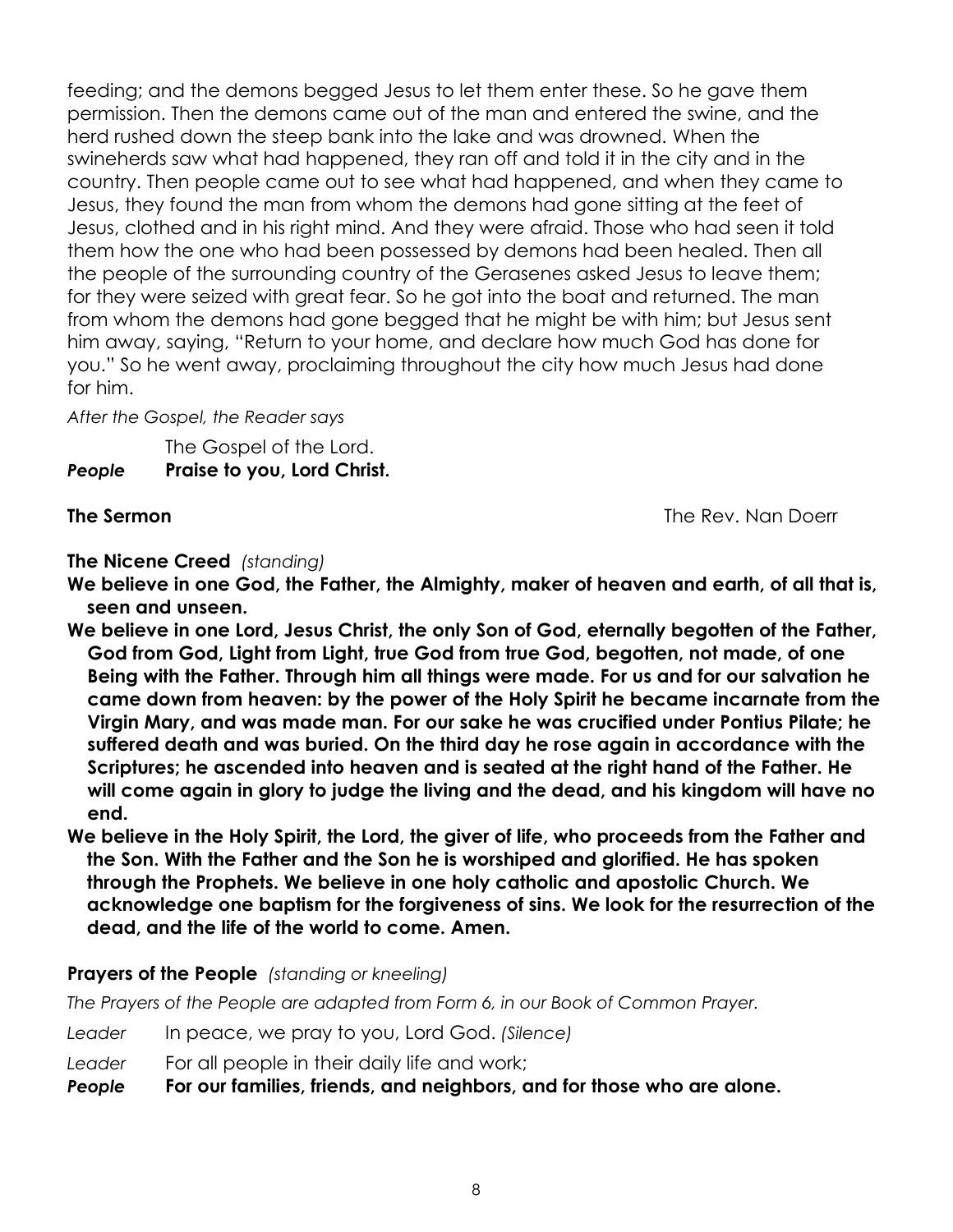*Leader* For this community, the nation, and the world; for those in positions of public trust, especially Joe, our president and Greg, our governor;

### *People* **For all who work for justice, freedom, and peace.**

Leader For the just and proper use of your creation;

*People* **For the victims of hunger, fear, injustice, and oppression.**

*Leader* For all who are in danger, sorrow, or any kind of trouble; we pray for the men and women of our armed forces at home and abroad, especially John Brockway, Ricky Wallace, Luis Cassells, Brandon Davidson, and Shane Case, that they may have a sense of your abiding presence wherever they may be.

#### *People* **For those who minister to the sick, the friendless, and the needy.**

Leader For the peace and unity of the Church of God;

*People* **For all who proclaim the Gospel, and all who seek the Truth.**

*Leader* For Michael our Presiding Bishop; Andy, Jeff, Hector, and Kai, our Bishops; Paul our priest; Nan, our celebrant; and the People of St. Mary's Church.

#### *People* **For all who serve God in his Church.**

*Leader* For the special needs and concerns of this congregation. (Silence) We pray for those who are ill, especially : George, Mary, Dorothy, Mike, Marglet, Mary, Bonnie, John, Loree, Jake, Parker, James, Vicki, Cody, Cinco, Daniel, Jennifer, Carol, Jayne, Laura, Brynn, Jimmy, Ann, Nancy, Ethel, Duggan, Arlien, Pam, Veronica, Donna, Jack, Clay, Jeffrey, the family of Craig Landreneau, and those we now name silently or aloud . . . . . . . Hear us, Lord;

*People* **For your mercy is great.**

*Leader* We thank you, Lord, for all the blessings of this life, for those celebrating their birthdays, especially Carol Jones, and those celebrating their anniversaries, . . . . . (The People may add their own thanksgivings) . . . . We will exalt you, O God our King;

#### *People* **And praise your Name for ever and ever.**

*Leader* We pray for all who have died that they may have a place in your eternal kingdom. We especially pray for Craig Landreneau, and those we now name silently or aloud . . . . . . . Lord, let your loving-kindness be upon them;

*People* **Who put their trust in you.**

*Leader* Almighty and eternal God, ruler of all things in heaven and earth: Mercifully accept the prayers of your people, and strengthen us to do your will; through Jesus Christ our Lord. Amen.

*Priest* Let us confess our sins against God and our neighbor.

#### *Minister and People*

**Most merciful God, we confess that we have sinned against you in thought, word, and deed, by what we have done, and by what we have left undone. We have not loved you with our whole heart; we have not loved our neighbors as ourselves. We are truly sorry and we humbly repent. For the sake of your Son Jesus Christ, have mercy on us and forgive us; that we may delight in your will, and walk in your ways, to the glory of your Name. Amen.**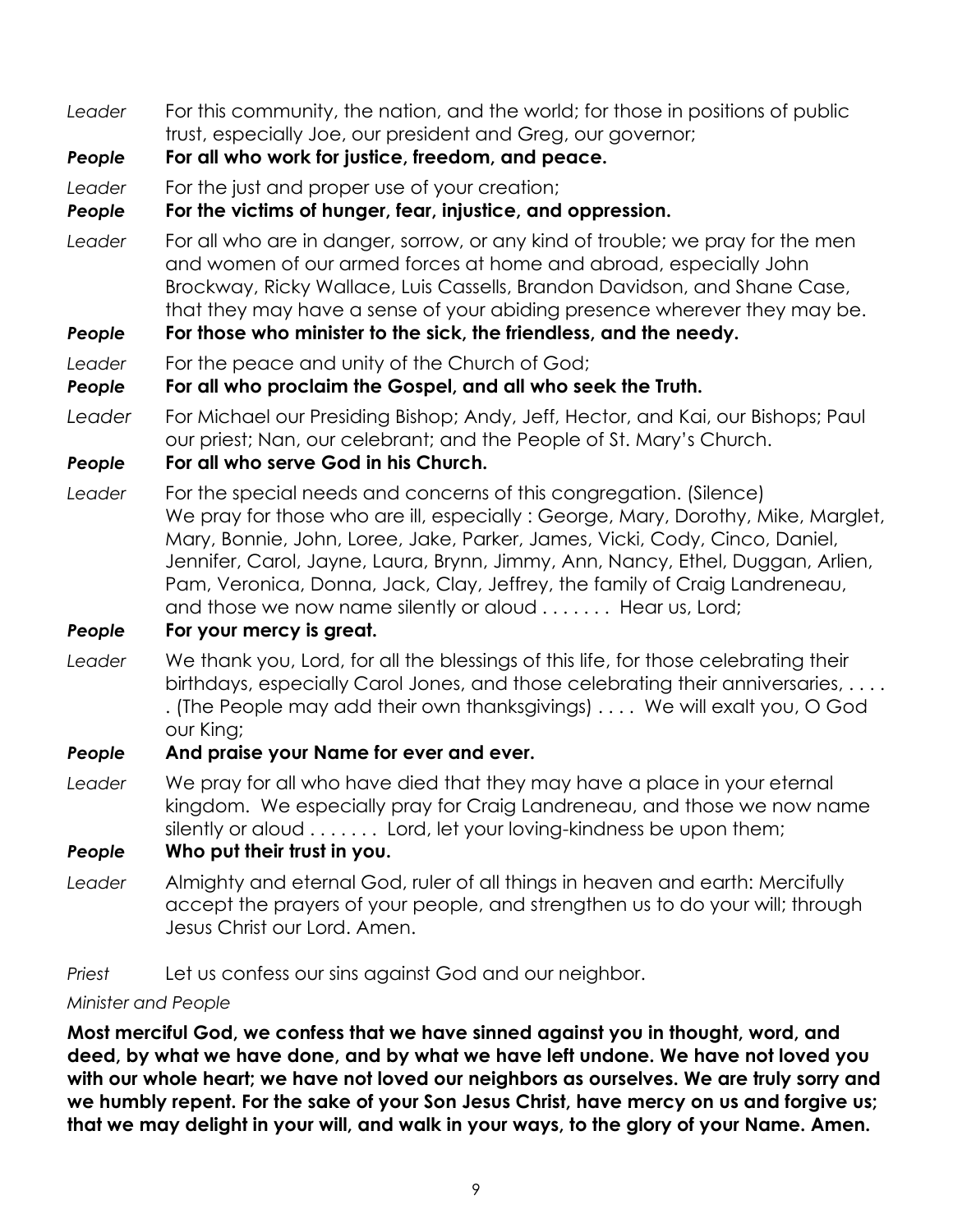*The Priest stands and says* 

Almighty God have mercy on you, forgive you all your sins through our Lord Jesus Christ, strengthen you in all goodness, and by the power of the Holy Spirit keep you in eternal life. Amen.

#### **The Peace**

*Celebrant* The peace of the Lord be always with you.

*People* **And also with you.**

*The Ministers and People may greet one another in the name of the Risen Christ.*

#### **Welcome and Announcements**

**Birthdays and Anniversaries**

# **The Holy Communion**

#### **THE OFFERTORY ANTHEM Grace Culbreath**

*The people stand while the offerings are presented and placed on the Altar***.**

#### **THE DOXOLOGY Hymn # 380 vs 3**

**Praise God, from whom all blessings flow; Praise him, all creatures here below; Praise him above ye heavenly host: Praise Father, Son, and Holy Ghost. Amen.**

**THE GREAT THANKSGIVING** (Eucharistic Prayer B, BCP 367)

*The people remain standing Celebrant* The Lord be with you.

*People* **And also with you.**

*Celebrant* Lift up your hearts.

*People* **We lift them to the Lord..**

*Celebrant* Let us give thanks to the Lord our God.

*People* **It is right to give him thanks and praise.**

#### *Facing the Holy Table, the Celebrant continues*

It is right, and a good and joyful thing, always and everywhere to give thanks to you, Father Almighty, Creator of heaven and earth. For you are the source of light and life; you made us in your image, and called us to new life in Jesus Christ our Lord. Therefore we praise you, joining our voices with Angels and Archangels and with all the company of heaven, who for ever sing this hymn to proclaim the glory of your Name: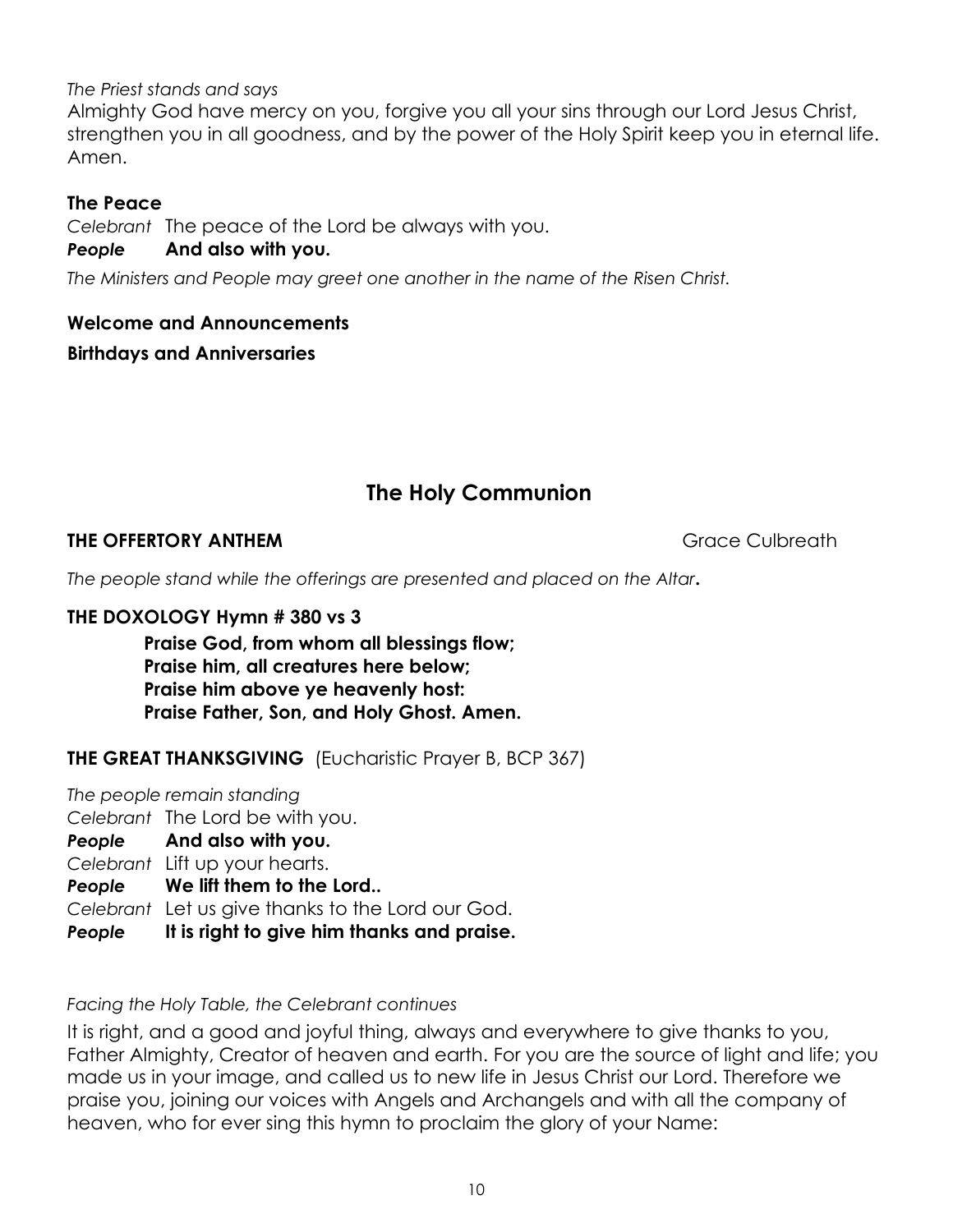

*The people may remain standing or kneel.*

We give thanks to you, O God, for the goodness and love which you have made known to us in creation; in the calling of Israel to be your people; in your Word spoken through the prophets; and above all in the Word made flesh, Jesus, your Son. For in these last days you sent him to be incarnate from the Virgin Mary, to be the Savior and Redeemer of the world. In him, you have delivered us from evil, and made us worthy to stand before you. In him, you have brought us out of error into truth, out of sin into righteousness, out of death into life.

On the night before he died for us, our Lord Jesus Christ took bread; and when he had given thanks to you, he broke it, and gave it to his disciples, and said, "Take, eat: This is my Body, which is given for you. Do this for the remembrance of me."

After supper he took the cup of wine; and when he had given thanks, he gave it to them, and said, "Drink this, all of you: This is my Blood of the new Covenant, which is shed for you and for many for the forgiveness of sins. Whenever you drink it, do this for the remembrance of me."

Therefore, according to his command, O Father,

*Celebrant and People*

**We remember his death, We proclaim his resurrection, We await his coming in glory;**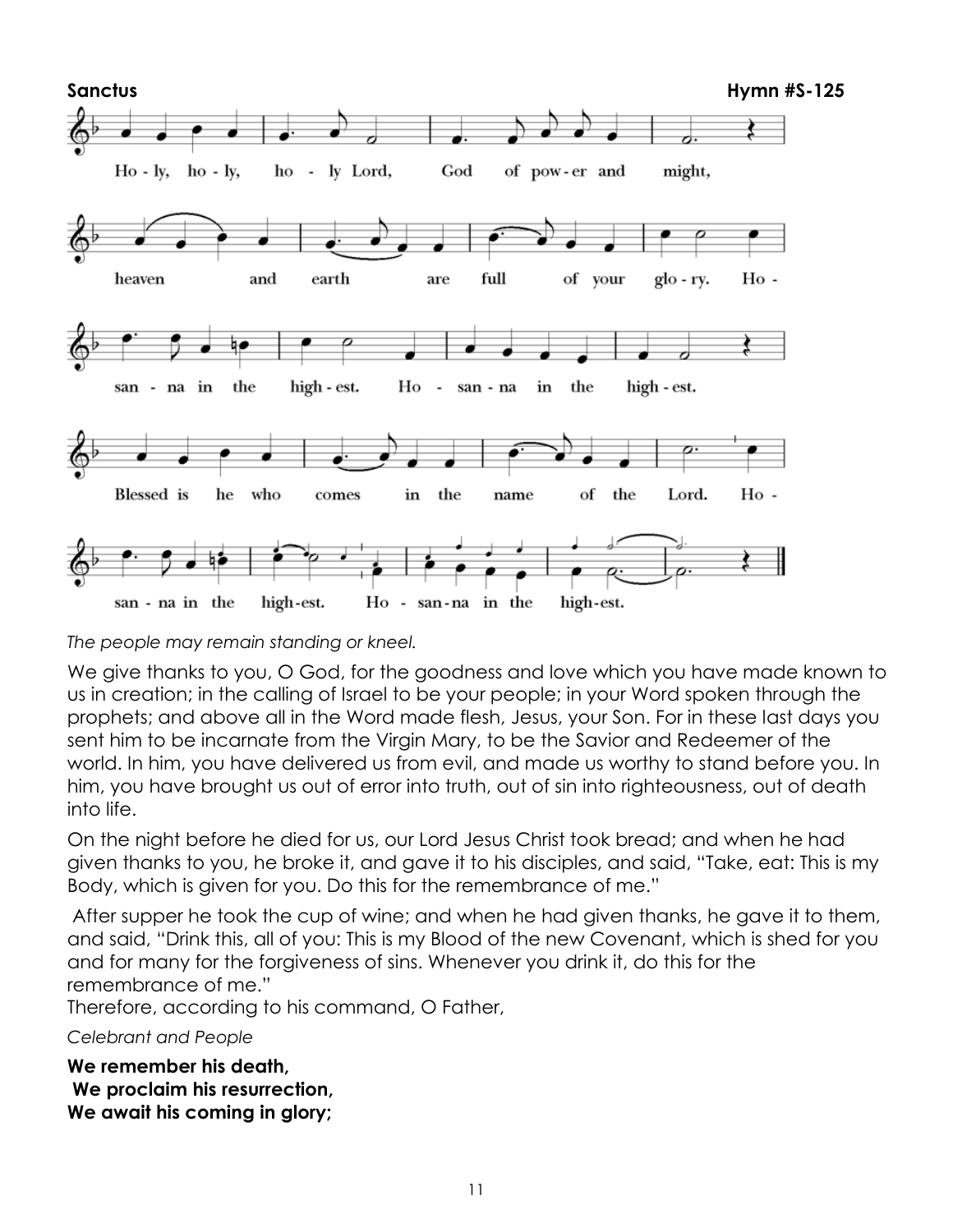## creation, the head of the Church, and the author of our salvation.

you, from your creation, this bread and this wine.

*The Celebrant continues*

By him, and with him, and in him, in the unity of the Holy Spirit all honor and glory is yours, Almighty Father, now and for ever. **AMEN.**

And we offer our sacrifice of praise and thanksgiving to you, O Lord of all; presenting to

We pray you, gracious God, to send your Holy Spirit upon these gifts that they may be the Sacrament of the Body of Christ and his Blood of the new Covenant. Unite us to your Son in his sacrifice, that we may be acceptable through him, being sanctified by the Holy Spirit. In the fullness of time, put all things in subjection under your Christ, and bring us to that heavenly country where, with Mary and all your saints, we may enter the everlasting heritage of your sons and daughters; through Jesus Christ our Lord, the firstborn of all

And now, as our Savior Christ has taught us, we are bold to say,

**Our Father, who art in heaven, hallowed be thy Name, thy kingdom come, thy will be done, on earth as it is in heaven. Give us this day our daily bread. And forgive us our trespasses, as we forgive those who trespass against us. And lead us not into temptation, but deliver us from evil. For thine is the kingdom, and the power, and the glory, forever and ever. Amen.**

#### **THE BREAKING OF THE BREAD** BCP p. 364

*Celebrant* Alleluia. Christ our Passover is sacrificed for us; *People* **Therefore let us keep the feast. Alleluia.**

The Gifts of God for the People of God. Take them in remembrance that Christ died for you, and feed on him in your hearts by faith, with thanksgiving.

#### **All that desire a closer relationship with Jesus Christ are invited to receive Communion.**

Please proceed down the center aisle to the Communion rail, where you may stand or kneel. The priest will put a wafer in your hand. If you desire wine, you may sip from the cup or lightly dip your wafer in the wine. If you prefer to receive only the bread or a blessing, so indicate by crossing your arms over your chest at the appropriate time. If you desire to receive Communion in your pew, please tell one of the ushers. The minsters will be pleased to bring the bread and wine to you.

#### **POST-COMMUNION PRAYER** BCP p. 366

Let us pray.

#### *People and Celebrant*

**Almighty and everliving God, we thank you for feeding us with the spiritual food of the most precious Body and Blood of your Son our Savior Jesus Christ; and for assuring us in these holy mysteries that we are living members of the Body of your Son, and heirs of your eternal kingdom. And now, Father, send us out to do the work you have given us to do, to love and serve you as faithful witnesses of Christ our Lord. To him, to you, and to the Holy Spirit, be honor and glory, now and for ever. Amen.**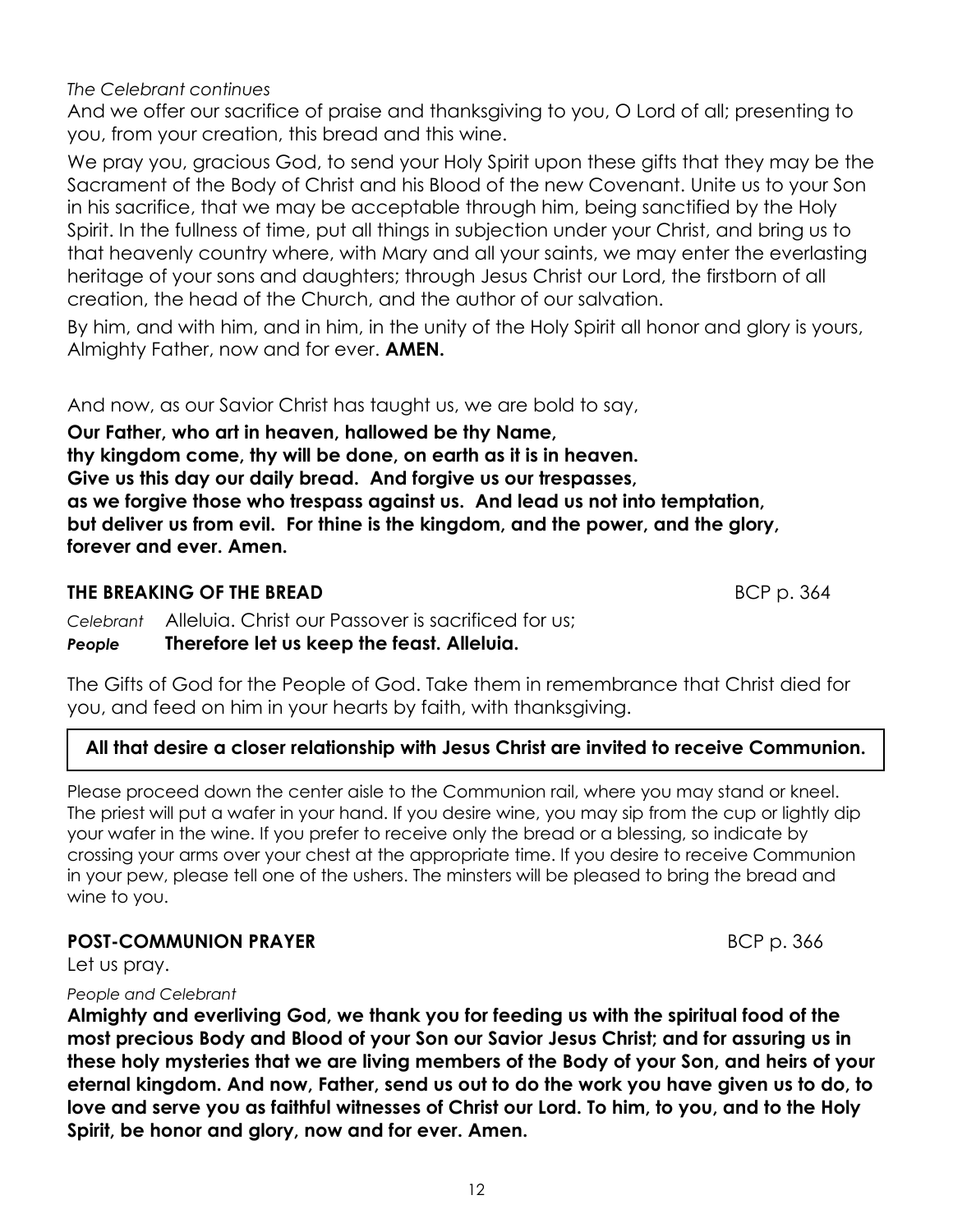#### *The Priest blesses the people with the following or similar words,*

The peace of God, which passes all understanding, keep your hearts and minds in the knowledge and love of God, and of his Son Jesus Christ our Lord; and the blessing of God Almighty, the Father, the Son, and the Holy Spirit, be with you this day, and remain with you always. **Amen.**



6 Glory to God and praise and love be now and ever given by saints below and saints above, the Church in earth and heaven.

The Dismissal

*Priest* Alleluia, alleluia. Go in peace to love and serve the Lord. *People* **Thanks be to God. Alleluia, alleluia**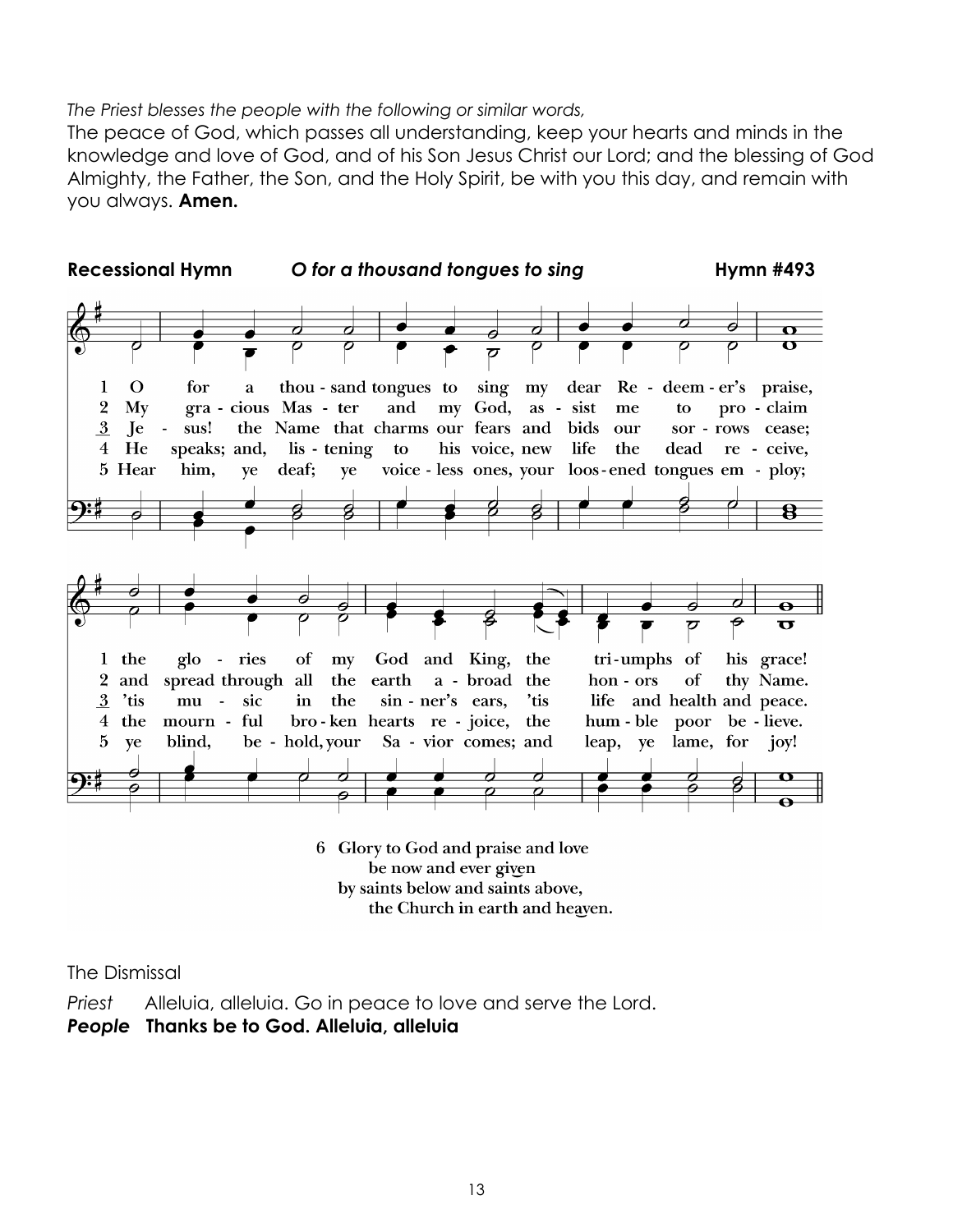# **Prayers**

Prayers for Healing: George, Mary, Dorothy, Mike, Marglet, Mary, Bonnie, John, Loree, Jake, Parker, James, Vicki, Cody, Cinco, Daniel, Jennifer, Carol, Jayne, Laura, Brynn, Jimmy, Ann, Nancy, Ethel, Duggan, Arlien, Pam, Veronica, Donna, Jack, Clay, the family of Craig Landreneau, and Jeffrey

*Prayers for the Departed*: Craig Landreneau

Prayers for our men and women in the Armed Forces: Kyle Ledlie, John Brockway, Ricky Wallace, Luis Cassells, Brandon Davidson, and Shane Case

Prayers for Birthdays: Carol Jones (21)

Prayers for Anniversaries:



 **The flowers on the altar this Sunday are given to the Glory of God and in loving memory of the anniversary of Weldon and Lucile Foreman by Jackie Walker.**

### **2022 FLOWER SIGN UP**

The forms to sign up for 2022 flower offerings are in the Narthex. Please stop by and sign up to honor or celebrate special days in your life. The cost is \$50, to be paid in advance.

For more information, contact the church office. (979-345-3456)

# **Announcements**

- 1. We welcome the Reverend Nan and Sam Doerr. We welcome all visitors to our worship service.
- 2. We welcome all visitors to our worship service. If you need any assistance, please ask one of the ushers. Following the service, you are welcomed to join us for hospitality and fellowship in the Parish Hall.
- 3. Thank you to all who made the reception for Bishop Monterroso and the newly confirmed so special.
- 4. Thank you to all who helped with the breakfast on Friday for the volunteers with Columbia United.